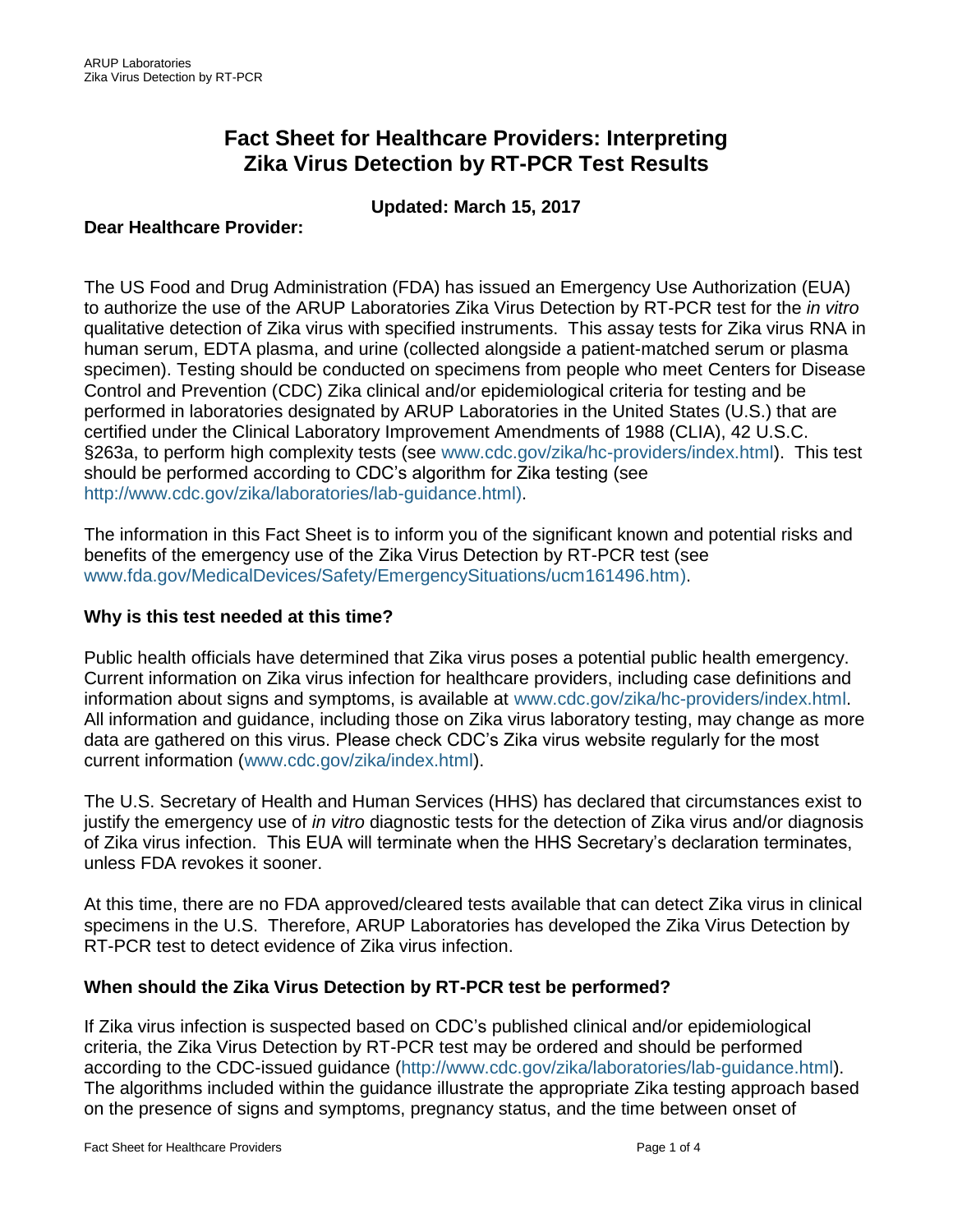symptoms or suspected exposure and specimen collection. Please contact your state or local health department to facilitate testing.

As disease manifestations of dengue and chikungunya virus infections can resemble those of Zika virus infection, additional testing for these viruses should be considered to aid in differentiating dengue and chikungunya virus infections from Zika virus infections or identifying possible coinfections.

Zika virus RNA is typically detectable in serum during the acute phase of infection (generally up to 7 days post-symptom onset). Zika virus RNA has been detected in serum up to 13 days postsymptom onset in non-pregnant patients, and up to 62 days post-symptom onset in pregnant patients. In addition, Zika virus RNA has been detected up to 53 days after the last known possible exposure in an asymptomatic pregnant woman (references 3-4).

As of March 15, 2017, serum is the primary diagnostic specimen for Zika virus RNA and serologic testing, and should be the priority specimen for collection and Zika Virus Detection by RT-PCR testing. Zika Virus Detection by RT-PCR test can also be used to test EDTA plasma and urine (collected alongside a patient-matched serum or plasma specimen). While some data from the U.S. suggests that Zika virus RNA may be detectible for longer periods of time in urine than in serum, persistence of Zika virus RNA in urine is not well characterized.

Along with serum specimens, healthcare providers are strongly encouraged to collect and submit additional recommended specimens (per CDC guidance), such as urine, to provide additional opportunities for detection of Zika virus infection. However, a patient-matched serum or plasma specimen should always be submitted with a urine specimen.

Specimens should be collected with appropriate infection control precautions and according to the manufacturer's instructions for the specimen collection device, handling, and storage. Serum should be collected in serum separator tubes and centrifuged after collection to reduce the likelihood of hemolysis. Additional guidance for collection of body fluid specimens for Zika diagnostic testing may be found at: [http://www.cdc.gov/zika/laboratories/test-specimens](http://www.cdc.gov/zika/laboratories/test-specimens-bodyfluids.html)[bodyfluids.html.](http://www.cdc.gov/zika/laboratories/test-specimens-bodyfluids.html)

If your patient has been symptomatic but is beyond the recommended window for Zika Virus Detection by RT-PCR testing, serologic testing for antibodies to Zika virus may be helpful.

# **What does it mean if the specimen tests positive for Zika virus RNA?**

A positive test result for Zika virus from the Zika Virus Detection by RT-PCR test indicates that RNA from Zika virus was detected in the patient's specimen. A positive test result in any specimen collected from a patient is indicative of Zika virus infection. Laboratory test results should always be considered in the context of clinical observations, epidemiological data, and travel history in making a final diagnosis and patient management decisions. For guidance on Zika virus, please refer to [www.cdc.gov/zika/hc-providers/index.html.](http://www.cdc.gov/zika/hc-providers/index.html)

The Zika Virus Detection by RT-PCR test has been designed to minimize the likelihood of false positive test results. Cross-reactivity of any of the components of this test resulting in false positive results is not expected. However, in the event of a false positive result, risks to patients could include any or all of the following: impaired ability to detect and receive appropriate medical care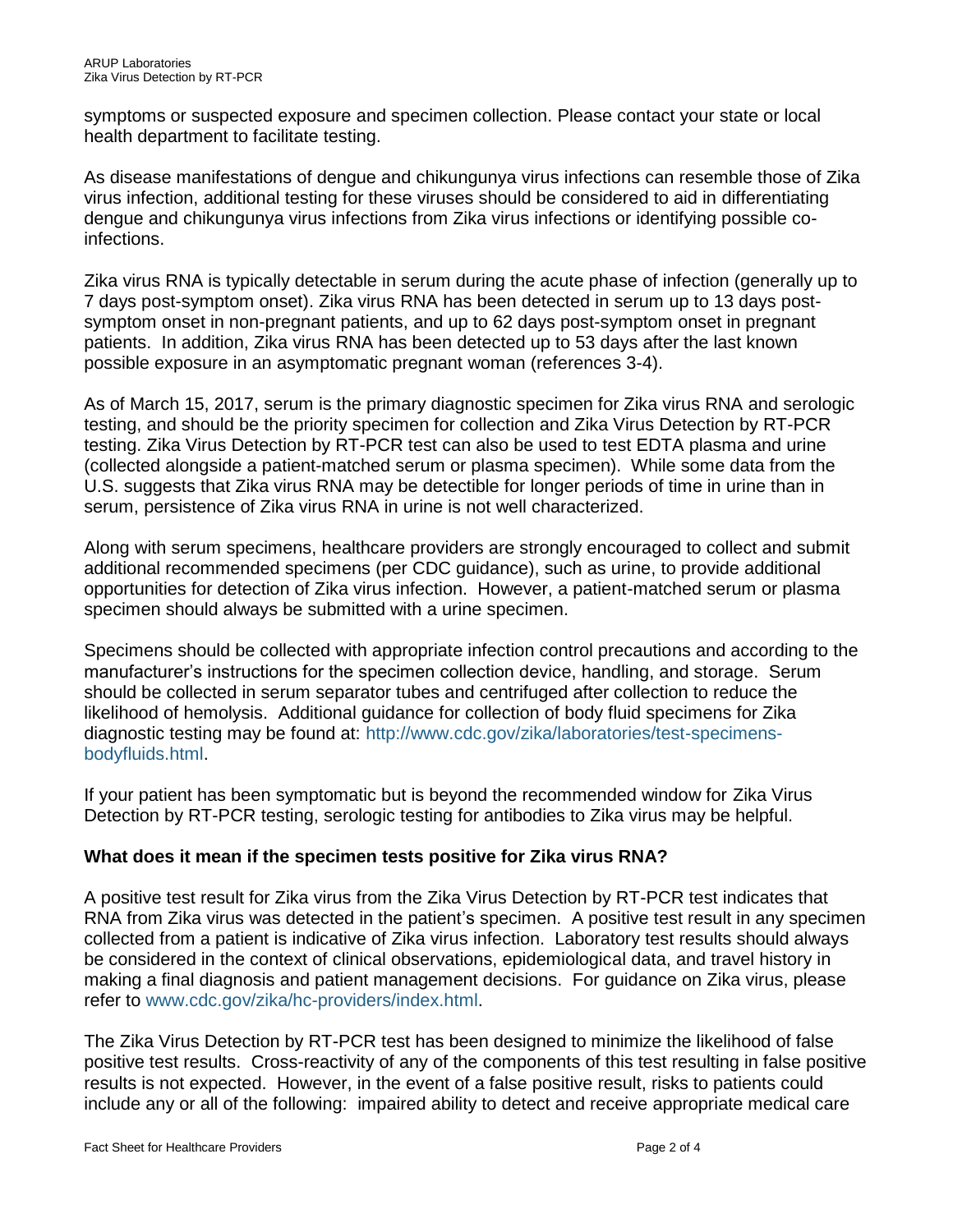for the true source of symptoms; in the case of pregnant women, an unnecessary increase in the monitoring of a woman's pregnancy; other unintended adverse effects.

In the U.S. and its territories, Zika virus infection and disease (non-congenital and congenital) are nationally notifiable conditions and should be reported to the local or state health department. For guidance on Zika virus, please refer to [http://www.cdc.gov/zika/hc-providers/index.html.](http://www.cdc.gov/zika/hc-providers/index.html)

While there is an established association between Zika virus infection during pregnancy and microcephaly, detection of Zika virus RNA in specimens collected from a pregnant woman does not provide definitive information about the health of her fetus and does not indicate imminent harm to her fetus. If a pregnant woman is diagnosed with Zika virus infection based on detection of Zika virus RNA, issues such as timing of infection during the course of pregnancy, presence of symptoms and other factors may help determine the risk to her fetus.

# **What does it mean if the specimen tests negative for Zika virus RNA?**

A negative test result for Zika virus in the specimen means that RNA from Zika virus is not present in the specimen above the test's limit of detection. However, a negative result does not rule out infection with the virus and should not be used as the sole basis for treatment or other patient management decisions.

It is especially important to note that negative results in urine, which is not the recommended primary diagnostic specimen type, do not necessarily mean that a person is not infected. When results are negative for urine, the patient-matched serum or plasma specimen should be tested as outlined in the current CDC-issued algorithm [\(http://www.cdc.gov/zika/laboratories/lab](http://www.cdc.gov/zika/laboratories/lab-guidance.html)[guidance.html\)](http://www.cdc.gov/zika/laboratories/lab-guidance.html).

A negative Zika Virus Detection by RT-PCR test result does not exclude the possibility of Zika virus infection. In serum, negative rRT-PCR test results are known to occur in Zika virus infection, particularly if testing is conducted outside the acute phase of infection (generally up to 7 days post symptom-onset) or in asymptomatic people. When other diagnostic testing is negative, the possibility of a false negative result should be considered in the context of a patient's recent exposures and the presence of clinical signs and symptoms consistent with Zika virus infection. Such patients should have antibody testing performed on their serum sample, as per the CDC testing algorithm (found at [http://www.cdc.gov/zika/laboratories/lab-guidance.html\)](http://www.cdc.gov/zika/laboratories/lab-guidance.html).

Absence of laboratory evidence of Zika virus infection cannot definitively rule out Zika virus infection in persons with epidemiological risk factors. All results should be considered in the context of clinical signs and symptoms, exposure risk and time since symptom onset, or in the absence of symptoms, time since exposure.

Guidance for healthcare providers, including those caring for pregnant women and women of reproductive age with possible Zika virus exposure, is available on the CDC website: [www.cdc.gov/zika/hc-providers/index.html.](http://www.cdc.gov/zika/hc-providers/index.html)

# **Reporting Adverse Events**

You should report adverse events, including problems with test performance or results, to MedWatch at http://www.fda.gov/Safety/MedWatch/default.htm, by completing and submitting the online FDA Form 3500 for Health Professionals (available at

Fact Sheet for Healthcare Providers **Page 3 of 4** Page 3 of 4